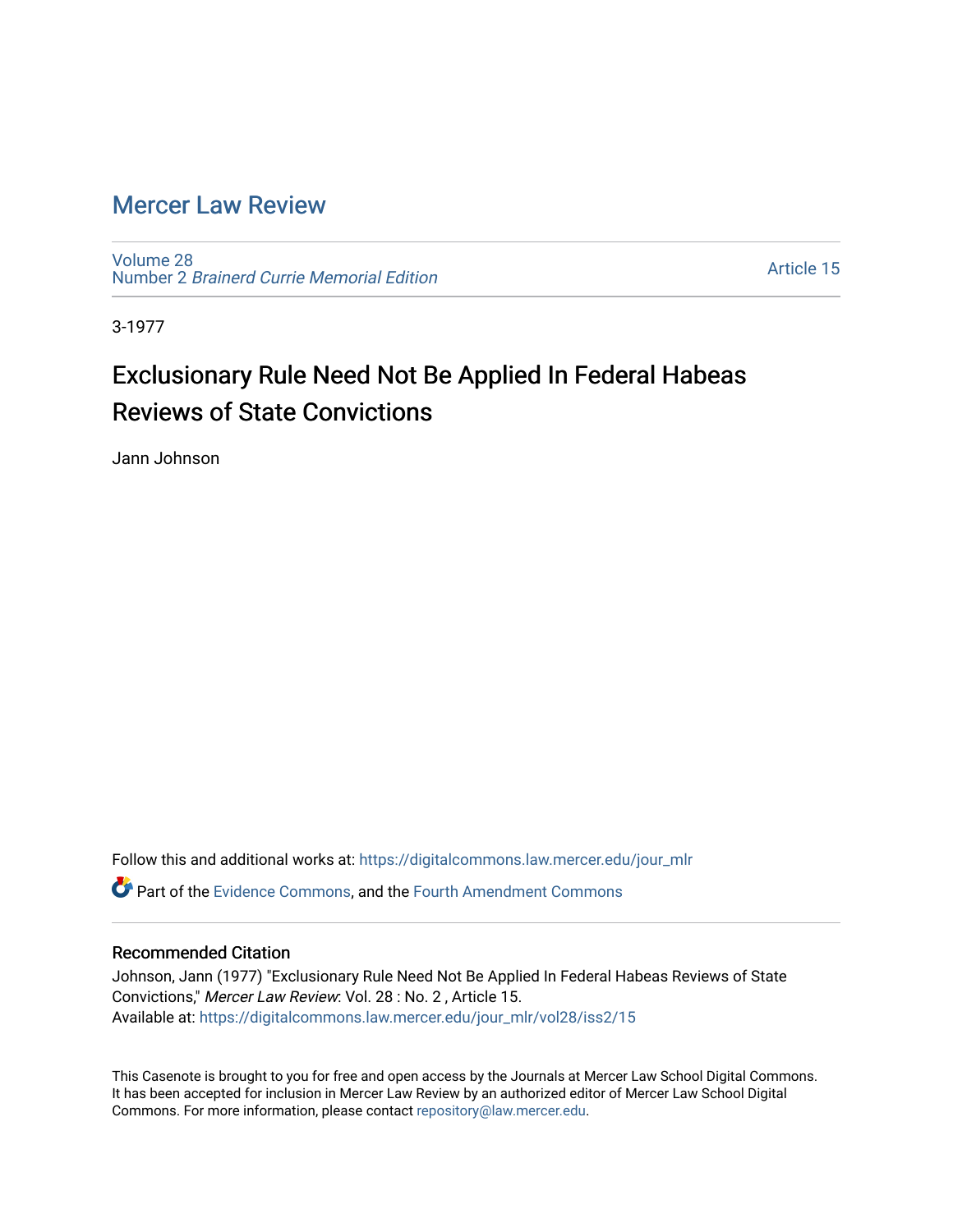## **Exclusionary Rule Need Not Be Applied In Federal Habeas Reviews of State Convictions**

In *Stone v. Powell*,<sup>1</sup> the U.S. Supreme Court held that if a state "has provided an opportunity for full and fair litigation of a Fourth-Amendment claim, a state prisoner may not be granted federal habeas-corpus relief on the ground that evidence obtained in an unconstitutional search or seizure was introduced at trial."2

Respondent Powell was convicted of second-degree murder in a California state court.' A police officer had found the murder weapon on Powell during a search incident to his arrest for violation of a vagrancy ordinance, and the officer's testimony was admitted at trial over Powell's objection. Powell contended that the vagrancy ordinance was unconstitutionally vague; the arrest therefore was invalid, he contended, and so was the search incident to it. The California District Court of Appeal affirmed Powell's conviction,4 and the Supreme Court of California denied Powell's habeas-corpus petition. Powell then petitioned for a writ of habeas corpus under 28 U.S.C.A. §2254 and added to his state court objections the contention that the arresting officer lacked probable cause to believe he was violating the ordinance. The U.S. District Court for the Northern District of California denied Powell's petition.' The Court of Appeals for the Ninth Circuit reversed.<sup>6</sup>

Respondent Rice was also convicted of murder. Rice and Duane Peak were suspects in the bombing death of a policeman. An arrest warrant was issued for Peak, and a warrant to search for explosives and illegal weapons believed to be in Rice's possession was obtained. In executing both warrants, police entered Rice's home after repeatedly knocking on the door.

6. Powell v. Stone, 507 F.2d 93 (9th Cir. 1974). The court held that the vagrancy ordinance was unconstitutionally vague; that Powell's arrest was therefore illegal; that exclusion would deter legislators from enacting unconstitutional statutes; and that the admission of the officer's testimony was not harmless error.

567

<sup>1.</sup> **\_\_ U.S.** \_\_\_, 96 S. Ct. 3037 (1976).

<sup>2. 96</sup> S. Ct. at 3052 (footnotes omitted).

<sup>3.</sup> All facts are from the Supreme Court's opinion, *id.* at 3039-3042.

<sup>4.</sup> The appeal court concluded that the error, if any, was harmless beyond a reasonable doubt under Chapman v. California, 386 U.S. 18 (1967).

<sup>5.</sup> The District Court found that the arresting officer had probable cause. The court held that the exclusionary rule does not bar the fruits of a search incident to an otherwise valid arrest even if the vagrancy ordinance was unconstitutionally vague. Alternatively, the court concluded that the error, if any, was harmless beyond a reasonable doubt.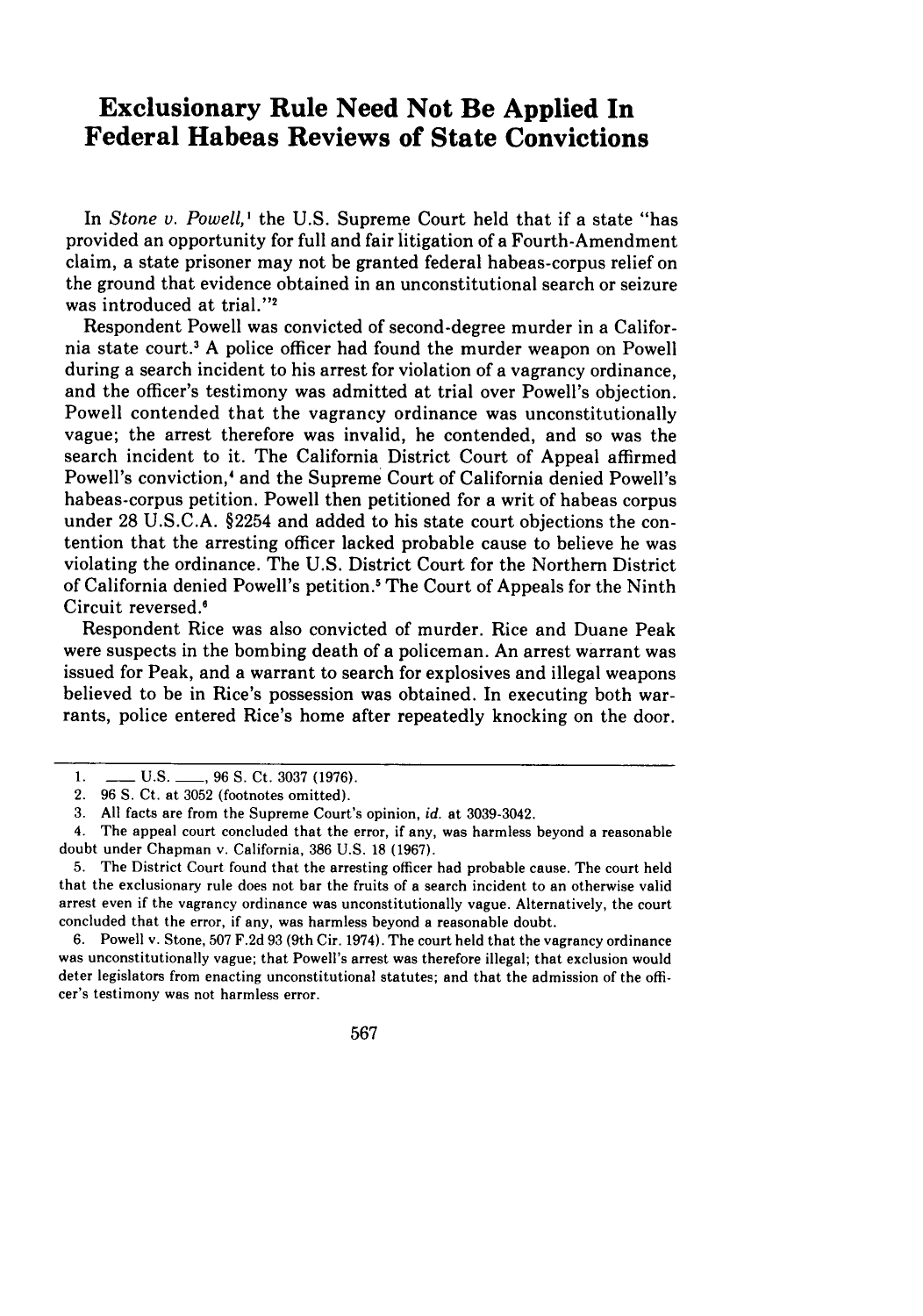Neither Peak nor Rice was there, but police found, in plain view, materials used in the construction of explosive devices. Rice's motion to suppress the evidence seized was denied by the trial court, and the Supreme Court of Nebraska affirmed.7 Contending that the evidence admitted at trial had been discovered during an illegal search of his home, Rice filed a petition for a writ of habeas corpus in the U.S. District Court for Nebraska. The District Court granted the writ,<sup>8</sup> and the Court of Appeals for the Eighth Circuit affirmed.' The Supreme Court granted petitions for certiorari in both cases.<sup>10</sup>

Originally the right to file a writ of habeas corpus was granted only to prisoners held in the custody of the United States," and the scope of the writ was limited to consideration of whether the sentencing court had jurisdiction over the subject.<sup>12</sup> The writ was later extended to "all cases where any person may be restrained of his or her liberty in violation of the constitution **. . .** of the United States," 3 thereby including state prisoners, but the scope of the writ was not expanded beyond an inquiry into the sentencing court's jurisdiction.<sup>14</sup> The Supreme Court, through dictum in *Frank v. Mangum,'5* relaxed the jurisdictional limitation by saying that a federal court could inquire into the merits of a case brought before it on habeas corpus if the state court had failed to provide adequate "corrective process;"' 6 but even adequate state corrective process did not bar the federal-courthouse door after *Brown v. Allen.'7* Finally, in *Fay v. Noia,1'* the Court held that the requirement in 28 U.S.C.A. §2254, that a state prisoner exhaust all state remedies before his application for federal habeas relief would be granted, refers only to failure to exhaust remedies still

9. Rice v. Wolff, 513 F.2d 1280 (8th Cir. 1975).

10. 422 U.S. 1055 (1975).

11. *See* Judiciary Act of 1789, c. 20, §14, 1 Stat. 81.

12. *Ex parte* Watkins, 28 U.S. 193 (1830). This was true even if the imprisonment was clearly unlawful.

14. *In re* Wood, 140 U.S. 278 (1891); Pettibone v. Nichols, 203 U.S. 192 (1906).

16. *Id.* at 334-335.

18. 372 U.S. 391 (1963).

<sup>7.</sup> State v. Rice, 188 Neb. 728, 199 N.W.2d 480 (1972). The court found the affidavit in support of the warrant application sufficient and the search warrant valid.

<sup>8.</sup> Rice v. Wolff, 388 F. Supp. 185 **(D.** Neb. 1974). The court concluded that the affidavit was defective under Spinelli v. United States, 393 U.S. 410 (1969) and Aguilar v, Texas, 378 U.S. 108 (1964), and that the warrant was therefore invalid. Rejecting the state's contention that the search was justified because of a valid arrest warrant for Peak and the exigent circumstances, the court found that the police lacked probable cause to believe Peak was in the house and that the circumstances were not sufficiently exigent to justify an immediate warrantless search.

<sup>13.</sup> Act of Feb. 5, 1867, c. 28, §1, 14 Stat. 385. This is still the only ground on which the federal courts will entertain a habeas corpus petition. *See* 28 U.S.C.A. §2254 (1971), the modern statute used by state prisoners wishing to file federal habeas-corpus petitions.

<sup>15. 237</sup> U.S. 309 (1915).

<sup>17. 344</sup> U.S. 443 (1953) (opinion of Frankfurter, J.).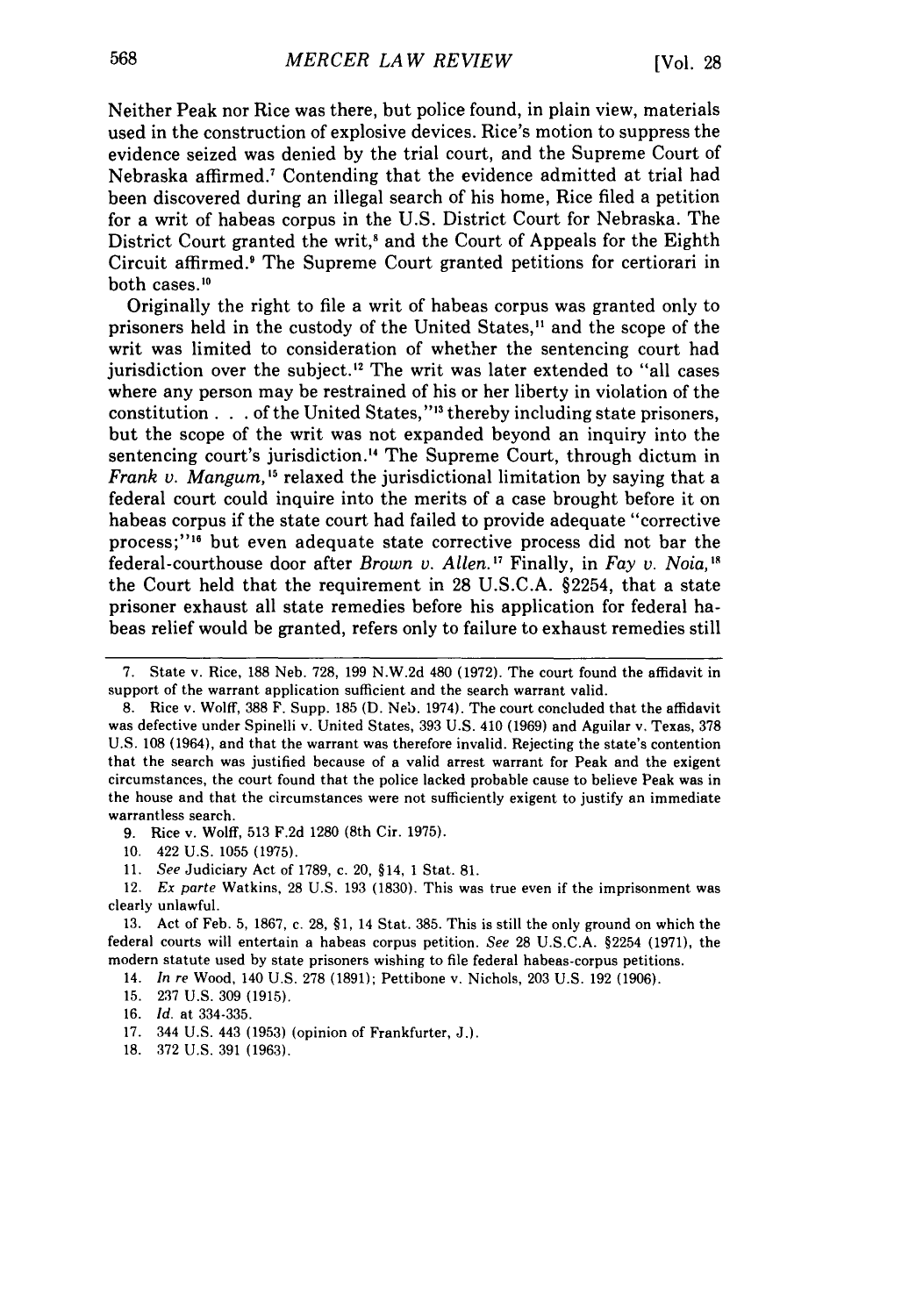open to the applicant at the time of the application.

Federal habeas-corpus petitions flourished under the liberalized scope of the writ."9 Although the Supreme Court had often entertained allegations of illegal search and seizure in cases coming before it via federal habeascorpus proceedings,<sup>20</sup> it had never reached the question presented in *Stone* "concerning the scope of federal habeas corpus and the role of the exclusionary rule upon collateral review of cases involving Fourth Amendment claims."<sup>21</sup> In *Kaufman v. United States*,<sup>22</sup> which held that search-andseizure claims made by federal prisoners are cognizable under 28 U.S.C.A.  $§2255$ ,<sup>23</sup> the Court addressed the question in dictum: "Our decisions leave no doubt that the federal habeas remedy extends to state prisoners alleging that unconstitutionally obtained evidence was admitted against them at trial."<sup>24</sup>

The foundation for the exclusionary rule<sup>25</sup> was laid in *Boyd v. United States*,<sup>26</sup> when the Fourth and Fifth Amendments "almost [ran] into each other"<sup>27</sup> and thereby prevented federal authorities from forcing the production of private books and papers." *Weeks v. United States29* held that a defendant could recover property held by federal authorities if that property was obtained through an illegal search and seizure, but not until Gouled v. United States<sup>30</sup> was illegally seized evidence actually barred

21. 96 **S.** Ct. at 3042.

22. 394 U.S. 217 (1969).

23. This is the statutory remedy for a *federal* prisoner alleging that he is in custody in violation of the U.S. Constitution.

24. 394 U.S. at 225.

25. "The debate within the Court on the exclusionary rule has always been a warm one." United States v. Janis, \_\_\_\_ U.S. \_\_\_, 96 S. Ct. 3021, 3029 (1976). For a list of articles discussing alternatives to the exclusionary rule, see *id.* at 3030 n. 21. For a list of empirical studies attempting to determine whether the rule does in fact have any deterrent effect, see *id.* at 3030 n. 22.

26. 116 U.S. 616 (1886).

27. This is a paraphrase of the Court's familiar language, *id.* at 630.

28. For an interesting discussion of the history of the general warrant and writs of assistance and their influence on the development of the Fourth Amendment, see Stanford v. Texas, 379 U.S. 476, 481-485 (1965); Frank v. Maryland, 359 U.S. 360, 363-365 (1959).

29. 232 U.S. 383 (1914).

30. 255 U.S. 298 (1921). Gouled arose from an illegal search and seizure of private papers. The Court reasoned that admission of private papers obtained in violation of the Fourth

<sup>19.</sup> In 1969, state prisoners filed 7,359 habeas corpus petitions in federal courts. "[W]ell over ninety percent" of collateral attacks filed by state and federal prisoners produce no result. Friendly, Is Innocence Irreleva L. REV. 142, 148 (1970).

<sup>20.</sup> *See, e.g.,* Lefkowitz v. Newsome, 420 U.S. 283 (1975); Cardwell v. Lewis, 417 U.S. 583 (1974); Cady v. Dombrowski, 413 U.S. 433 (1973); Whiteley v. Warden, 401 U.S. 560 (1971); Carafas v. LaVallee, 391 U.S. 234 (1968); Warden v. Hayden, 387 U.S. 294 (1976). *Whiteley* is the only federal habeas corpus case in which the Supreme Court has specifically granted relief on the basis that evidence used against the defendant at trial was illegally seized and therefore should have been excluded.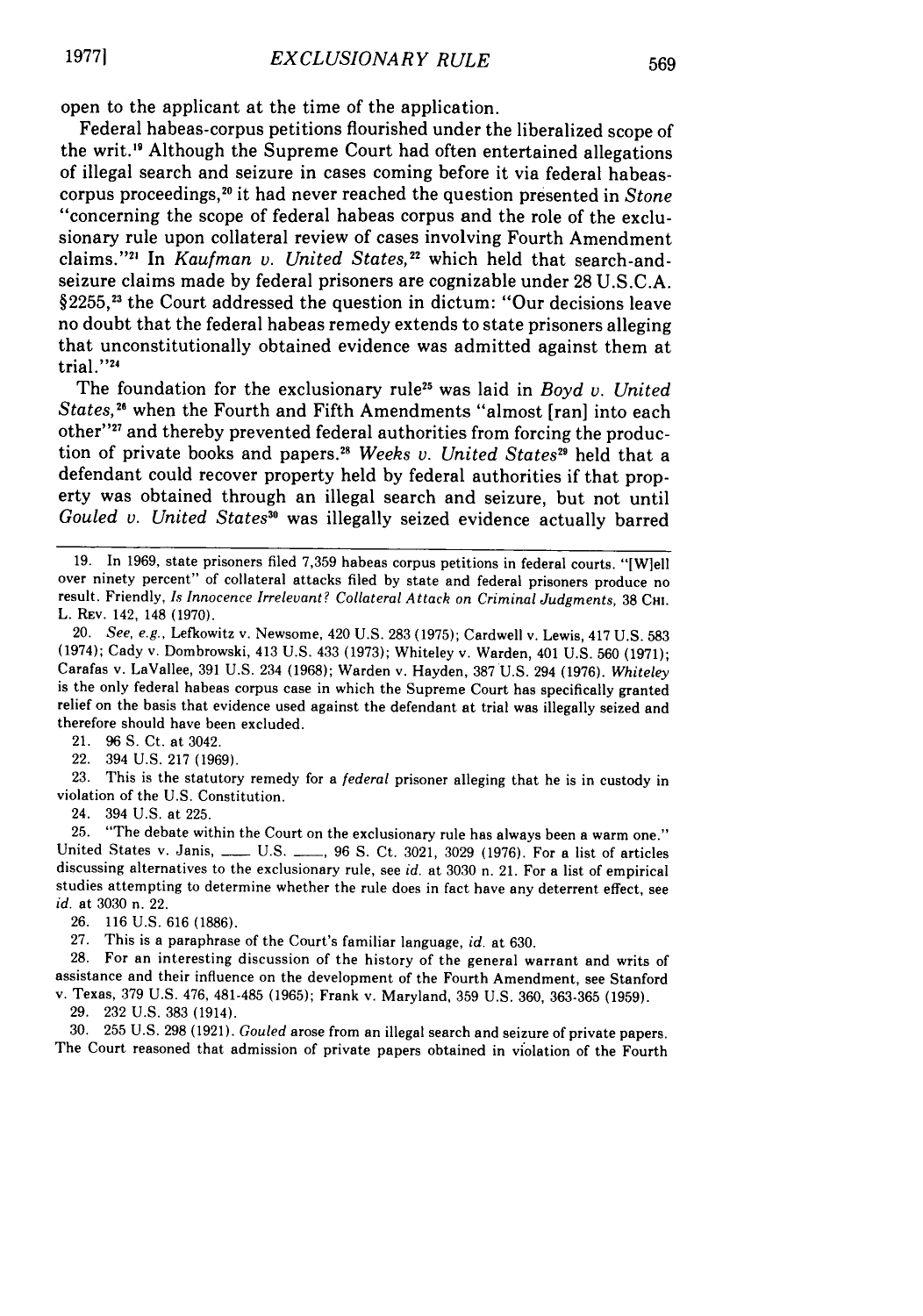from federal courts. In *Wolf v. Colorado*,<sup>31</sup> the Court held that the Fourth Amendment's protection against arbitrary intrusions was enforceable against the states through the Due Process Clause of the Fourteenth Amendment, but not until *Mapp v. Ohio*<sup>32</sup> was the exclusionary rule held applicable to the states.

Although *Mapp* emphasized that the exclusionary rule was "constitutional in origin,"<sup>33</sup> other decisions, especially those since *Mapp*, have relied more heavily on a need to deter unlawful police conduct<sup>34</sup> and "the imperative of judicial integrity"<sup>35</sup> as justifications for the rule.<sup>36</sup> The Court's deemphasis of the constitutional aspects of the rule can be most clearly seen in *United States v. Calandra."* The exclusionary rule "is a *judicially created remedy* designed to safeguard Fourth Amendment rights generally through its deterrent effect, rather than a *personal constitutional right* of the party aggrieved,"<sup>38</sup> the Court said. "As with any remedial device, the application of the rule has been restricted to those areas where its remedial objectives. are thought most efficaciously served; . **. .**it does not follow that the Fourth Amendment requires adoption of every proposal that might deter police misconduct."<sup>39</sup> The Court's reasoning in *Calandra* clearly paved the way for its decision in *Stone.'0*

Amendment would be a violation of the Fifth-Amendment privilege against selfincrimination. *Id.* at 306, 312.

32. 367 U.S. 643 (1961).

33. *Id.* at 660. Several phrases from the *Mapp* opinion discussing the exclusionary rule illustrate the Court's emphasis on the constitutional origin of the rule: "the Fourth Amendment . ..really *forbade* [the] introduction [of illegally seized evidence]," *id.* at 649 (emphasis supplied); "constitutionally required," *id.* at 648; "constitutional privilege," *id.* at 656; "the [constitutional] right to privacy," *id.* at 656; "a denial of the constitutional rights of the accused," *id.* at 648.

34. Terry v. Ohio, 392 U.S. 1, 28, 29 (1968); Desist v. United States, 394 U.S. 244, 254 n. 24 (1969); Linkletter v. Walker, 381 U.S. 638, 639 (1964); Elkins v. United States, 364 U.S. 206, 217 (1960). The deterrence value of the rule did not escape the *Mapp* Court either. *See* 367 U.S. at 648, 656.

35. 364 U.S. at 208; Lee v. Florida, 392 U.S. 378, 385-386 (1968).

36. Chief Justice Burger, in his concurring opinion in *Stone,* observed, "The rhetoric has varied with the rationale to the point where the rule has become a doctrinaire result in search of validating reasons." 96 **S.** Ct. at 3053.

37. 414 U.S. 338 (1974).

38. *Id.* at 348 (emphasis supplied).

39. *Id.* at 348-350. The Court has found that the "remedial objectives" of the exclusionary rule were not "most efficaciously served" in several fact situations. *See, e.g.,* United States v. Janis, \_\_\_ U.S. \_\_, 96 S. Ct. 3021 (1976) (illegally seized evidence not barred from a civil proceeding); United States v. Calandra, 414 U.S. 338 (1974) (illegally seized evidence may be used in a grand jury proceeding); Alderman v. United States, 394 U.S. 165 (1969) (standing to invoke the rule limited to the victim of an illegal search); Walder v. United States, 347 U.S. 62 (1952) (illegally seized evidence may be used to impeach a defendant's testimony).

40. Justice Brennan, joined in his dissent in *Calandra* by Justice Douglas and Justice Marshall, wrote, "I thus fear that when next we confront a case of a conviction rested on

**<sup>31. 338</sup>** U.S. 25 (1949).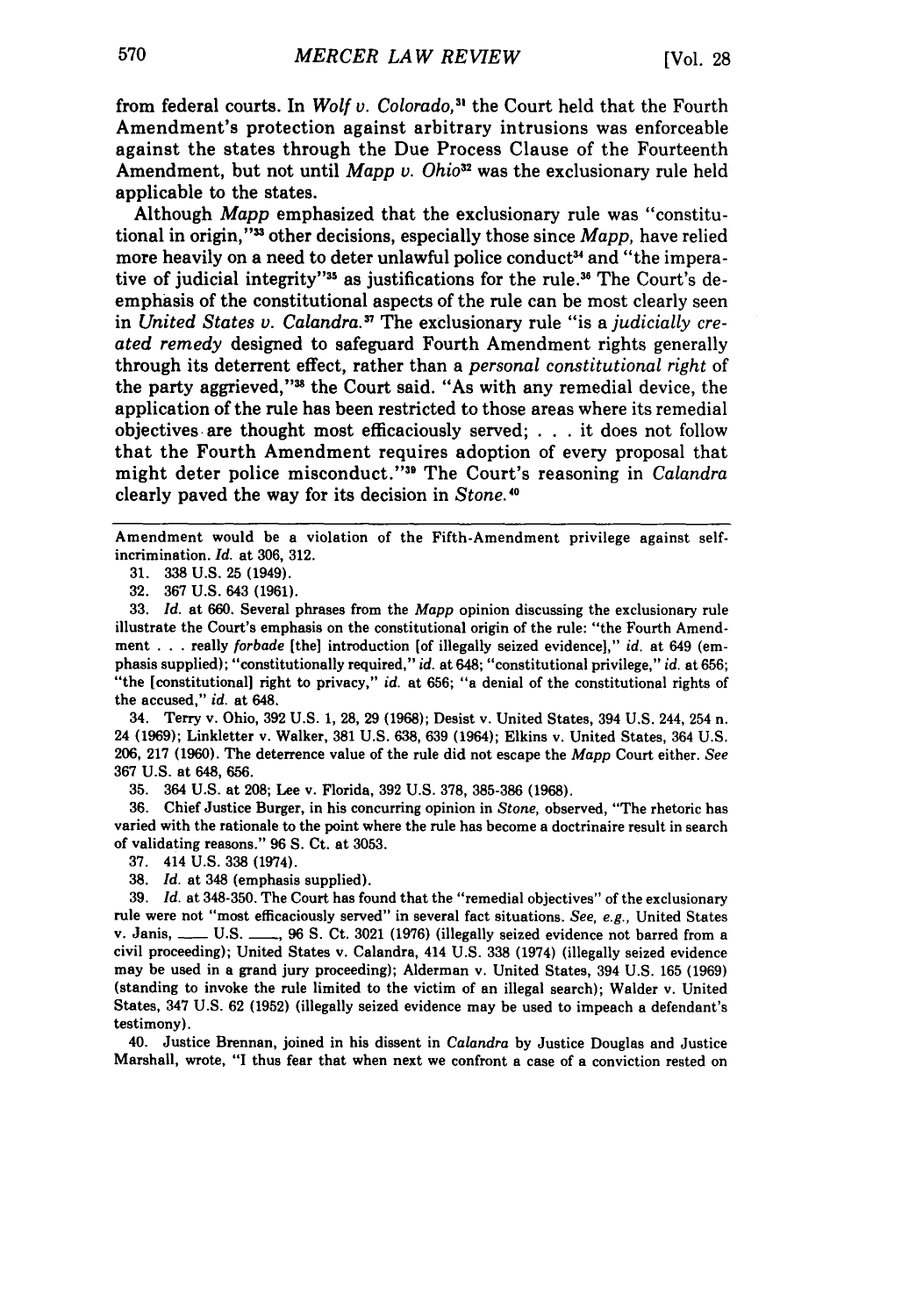571

*Stone"* did not deny that federal courts have jurisdiction over an illegal search-and-seizure claim made by a state prisoner. The Court said, "In sum, we hold only that a federal court need not apply the exclusionary rule on habeas review of a Fourth Amendment claim absent a showing that the state prisoner was denied an opportunity for a full and fair litigation of that claim at trial and on direct review."<sup>42</sup>

The Court rejected the *Kaufman* dictum, that federal habeas review must be granted prisoners convicted in state court on the basis of illegally seized evidence; that view was said to be "unjustified" "in light of the nature and purpose of the. **. .** exclusionary rule. <sup>4</sup> <sup>3</sup>*Calandra* was cited for the proposition that the purpose of the rule is to deter police conduct that violates Fourth-Amendment rights; exclusion itself is not a personal constitutional right." The question then became whether the costs of applying the rule outweighed the benefits of deterring illegal police activity. The costs included: (1) "focus of the trial . . . is diverted from the ultimate question of guilt or innocence that should be the central concern in a criminal proceeding;" (2) "evidence sought to be excluded is typically reliable and often the most probative information bearing on guilt or innocence of the defendant;" and (3) "if applied indiscriminately . . . [the rule] may well have the **. . .** effect of generating disrespect for the law and administratration of justice."45 The only benefit of applying the rule, according to the Court, "rest[ed] on the dubious assumption that law enforcement authorities would fear that federal habeas review might reveal flaws in a search or seizure that went undetected at trial and on appeal."<sup>46</sup> Judicial integrity was dismissed as playing a "limited role," especially when a search-and-seizure claim had been litigated at trial and on direct review.41

Justice Brennan, joined in his dissent by Justice Marshall, found the issue in *Stone* to be not a defendant's right to have illegally seized evidence excluded at trial, but rather "the availability of a *federal forum* for vindicating those federally guaranteed rights." He saw the majority's holding as "portend[ing] substantial evisceration of federal habeas corpus jurisdiction . **.** . **.""** Apparently having misinterpreted the majority's hold-

- 44. **Id.** at 3048.
- 45. *Id.* at 3049-3050.
- 46. Id. at 3051.
- 47. *Id.* at 3047.
- 48. *Id.* at 3056 (emphasis in original).

illegally seized evidence, today's decision will be invoked to sustain the conclusion in that case also, that 'it is unrealistic to assume' that application of the rule at trial would 'significantly further' the goal of deterrence. . . **."** *Id.* at 366.

<sup>41.</sup> Justice Powell delivered the opinion of the Court, in which Chief Justice Burger and Justices Stewart, Blackmun, Rehnquist and Stevens joined. Chief Justice Burger filed a separate concurring opinion.

<sup>42. 96</sup> S. Ct. at 3052 n. 37.

<sup>43.</sup> Id. at 3045.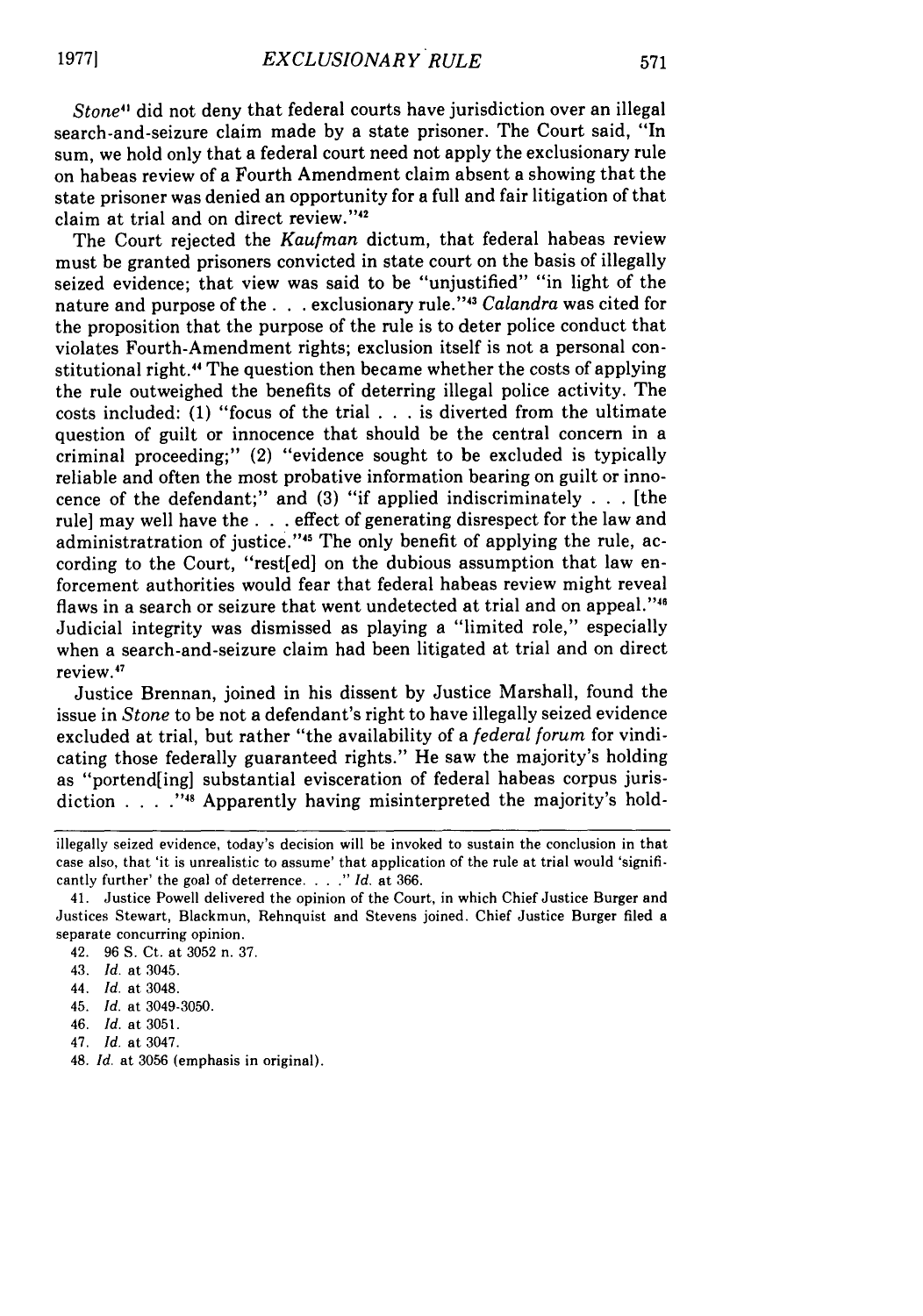ing,49 the dissent reasoned that, under *Mapp,* admission of illegally seized evidence is constitutional error and a state prisoner convicted on the basis of illegally seized evidence is therefore "in custody in violation of the Constitution" within the meaning of 28 U.S.C.A.  $§2254.^{50}$ 

The Supreme Court missed the proverbial "golden opportunity" in *Stone* to set beyond the reach of the exclusionary rule good-faith violations of the Fourth Amendment's prohibition against unreasonable search and seizure. Support for such a limitation on the rule came from the bench itself in *Stone.* Although Justice White, dissenting, agreed with Justice Brennan "that the writ of habeas corpus should [not] be any less available to those convicted of state crimes where they allege Fourth Amendment violations than where other constitutional issues are presented to the federal court," Justice White added that he "would join four or more other Justices in substantially limiting the reach of the exclusionary rule as presently administered **. . .** in federal and state criminal trials.'

Chief Justice Burger's concurrence, in essence a rewrite of his dissent in *Bivins* v. *Six Unknown Named Federal Agents,"* made the strongest argument for further restraints on the rule when he said that "rational alternatives" to the exclusionary rule were being inhibited **by** its "continued existence."<sup>33</sup> "By way of dictum," he lamented, "and somewhat hesitantly, the Court notes that the holding in this case leaves undisturbed the exclusionary rule as applied to criminal trials."<sup>54</sup>

The time has come to "disturb" the rule. "[Tihe same authority that empowered the Court to supplement the [Fourth] Amendment **by** the exclusionary rule a hundred and twenty-five years after its adoption, likewise allows it to modify that rule as the 'lessons of experience' may teach."55 Simple logic should "teach" that the application of the exclusionary rule to good-faith violations of the Fourth Amendment rests on the untenable thesis that the police will be deterred from violating the Fourth Amendment when they have absolutely no alternative but to act in accordance with the law. Once the ordinance is enacted,<sup>56</sup> once the warrant is issued, there is nothing more an officer can do. Policemen are not in a

**52.** 403 **U.S. 388,** 411 **(1971).**

<sup>49.</sup> The majority never said that federal courts do not have jurisdiction over a state prisoner's Fourth-Amendment claim, or that the prisoner would not be "in custody in violation of the Constitution" within the meaning of **28 U.S.C.A.** §2254. The majority said only that federal courts need not apply the exclusionary rule as a remedy for violation of the Fourth Amendment when the claim has been "fully and fairly litigated" at state trial and on direct review. **96 S.** Ct. at **3052** n. **37.**

**<sup>50.</sup>** *Id.* at **3059.**

**<sup>51.</sup>** *Id.* at **3071-3072.**

**<sup>53. 96</sup> S.** Ct. at 3054.

<sup>54.</sup> *Id.* at **3052.**

**<sup>55.</sup>** *Id.* at 3054 (Burger, **C.J.,** concurring), *quoting* Friendly, *The Bill of Rights as a Code of Criminal Procedure,* **53 CAL.** L. **REv. 929, 952-953 (1965).**

**<sup>56.</sup>** This argument assumes that the police officer has probable cause to arrest.